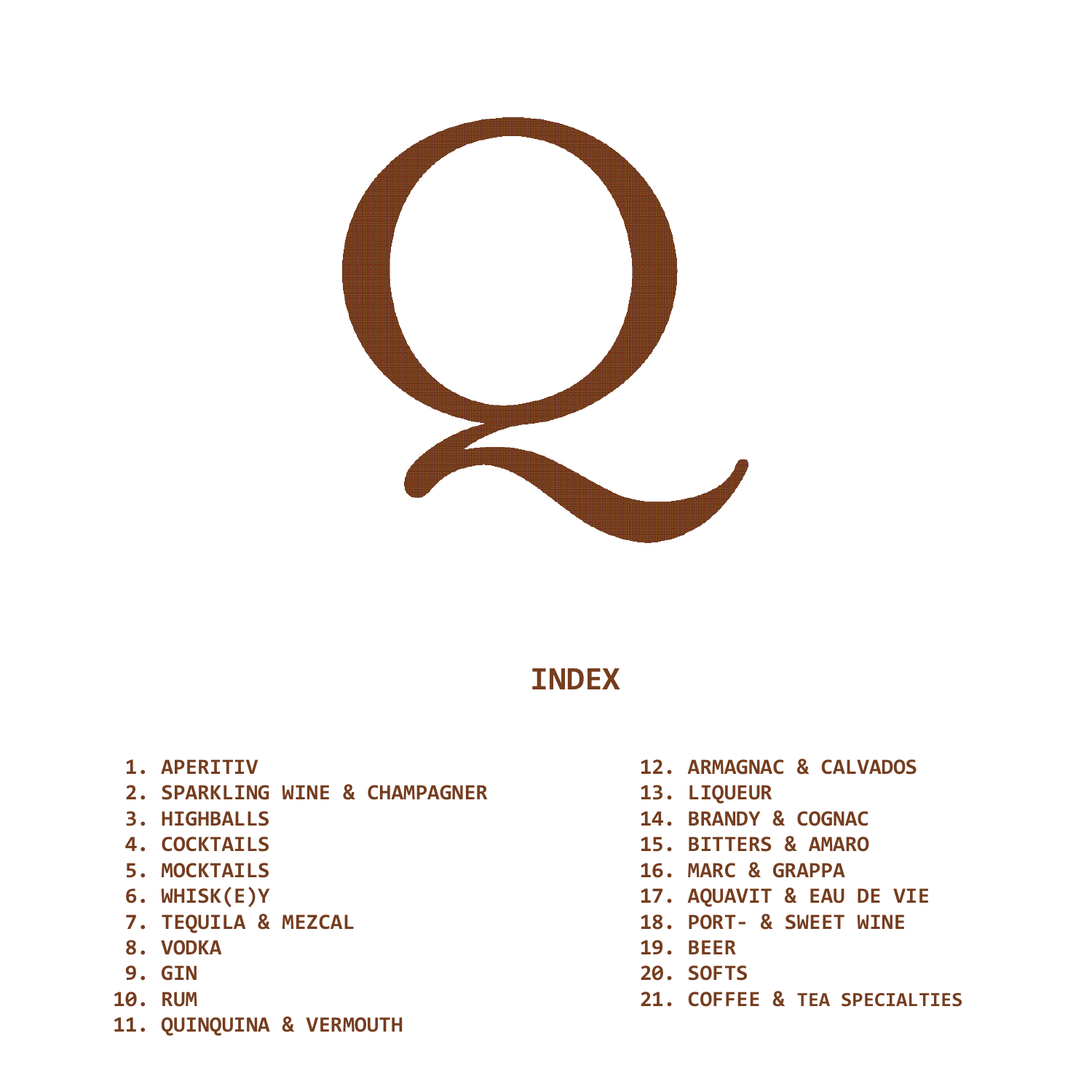# $\boldsymbol{\mathcal{Q}}$

#### **APERITIF**

| AU QUAI SPRITZ                                     | 8,5 |
|----------------------------------------------------|-----|
| Homemade vermouth, crémant, soda, bitter           |     |
| THE KISS OF SUMMER                                 | 10  |
| skin gin tee kiss, hibiscus tonic                  |     |
| KIR ROYAL / IMPERIAL<br>8,5 / 12,5                 |     |
| crème de cassis, crémant de loire / champagner     |     |
| <b>APEROL SPRITZ</b>                               | 8,5 |
| aperol, prosecco, soda                             |     |
| PIMM'S CUP NO. 1                                   | 10  |
| pimm's, ginger ale, cucumber, orange, mint, lemon  |     |
| <b>AMERICANO</b>                                   | 10  |
| campari, vermouth, soda, orange                    |     |
| <b>FRENCH 75</b>                                   | 15  |
| gin, fresh lemon, simple sirup, nicolas feuillatte |     |
| MANHATTAN DRY / SWEET / PERFECT                    | 12  |
| bourbon, vermouth, angostura bitter                |     |
| <b>MARTINI COCKTAIL</b>                            | 12  |
| gin / vodka, vermouth                              |     |
| <b>NEGRONI</b>                                     | 12  |
| gin, vermouth, campari                             |     |
| <b>CRODINO BITTER</b>                              | 6,5 |
| non-alcoholic, with soda                           |     |

#### **SPARKLING WINE & CHAMPAGNER 0,10l 0,75l**

| FREUDENSPIEL RIESLING SEKT / Rheingau | 35<br>74 |
|---------------------------------------|----------|
| 11                                    | 69       |
|                                       |          |
| 15                                    | 98       |
|                                       |          |
|                                       | 149      |
|                                       | 255      |
|                                       |          |
|                                       | 300      |
|                                       | 330      |
|                                       | 510      |
|                                       | 560      |
|                                       |          |

### **HIGHBALLS**

| <b>CUBA LIBRE</b>                                 | 10,5 |
|---------------------------------------------------|------|
| havana club 3, fresh lime, coca-cola              |      |
| DARK & STORMY                                     | 10,5 |
| gosling's black seal rum, fresh lime, ginger beer |      |
| HARVEY WALLBANGER                                 | 10,5 |
| alpha noble vodka, galliano vanilla, orange juice |      |
| <b>HORSE'S NECK</b>                               | 10,5 |
| bulleit bourbon whiskey, angostura, ginger ale    |      |
| <b>LONDON BUCK</b>                                | 10,5 |
| bombay sapphire gin, fresh lime, ginger beer      |      |
| <b>MOSCOW MULE</b>                                | 10,5 |
| alpha noble vodka, fresh lime, ginger beer        |      |

## **COCKTAILS**

| 15<br>AU OUAI 145                                        |
|----------------------------------------------------------|
| ciroc vodka, mandarin napoleon liqueur, fresh lime,      |
| yuzu, honey, champagne                                   |
| <b>OLD CUBAN</b><br>15                                   |
| havana club 3, fresh lime, mint, simple sirup, champagne |
| AU OUAI NEGRONI<br>12,5                                  |
| tonka gin, campari bitter, martini reserva rubino,       |
| chocolate bitter, orange twist                           |
| 15<br>PORT STAR MARTINI                                  |
| bazic hamburg vodka, galliano vanilla, passoa liqueur,   |
| fresh lime, fresh passion fruit, champagne               |
| <b>CLOVER CLUB</b><br>12,5                               |
| tanqueray gin, homemade vermouth, fresh lime,            |
| raspberry, simple sirup, miracle foamer                  |
| <b>PÉCHÉ MIGNON</b><br>15                                |
| alpha noble vodka, apple juice, fresh lime,              |
| elderflower balsamic vinegar, miracle foamer             |
| PETIT DEJEUNER AU PORT<br>15                             |
| skin gin tea kiss, lavender honey,                       |
| homemade pomegranate & sage jam, fresh lime              |

### **MOCKTAILS**

| <b>BLACKBERRY MULE</b>                              | 8,5 |
|-----------------------------------------------------|-----|
| blackbeery, fresh lime juice, ginger beer           |     |
| <b>SPICY RASPBERRY</b>                              | 10  |
| raspberry, mint, fresh lime, pineapple, ginger beer |     |
| <b>ROSMARIES PASSION</b>                            | 8,5 |
| passionfruit, rosemary sirup, fresh lime, soda      |     |
| <b>GINGER &amp; THYME LEMONADE</b>                  | 7,5 |
| ginger sirup, simple sirup, fresh lime, soda, thyme |     |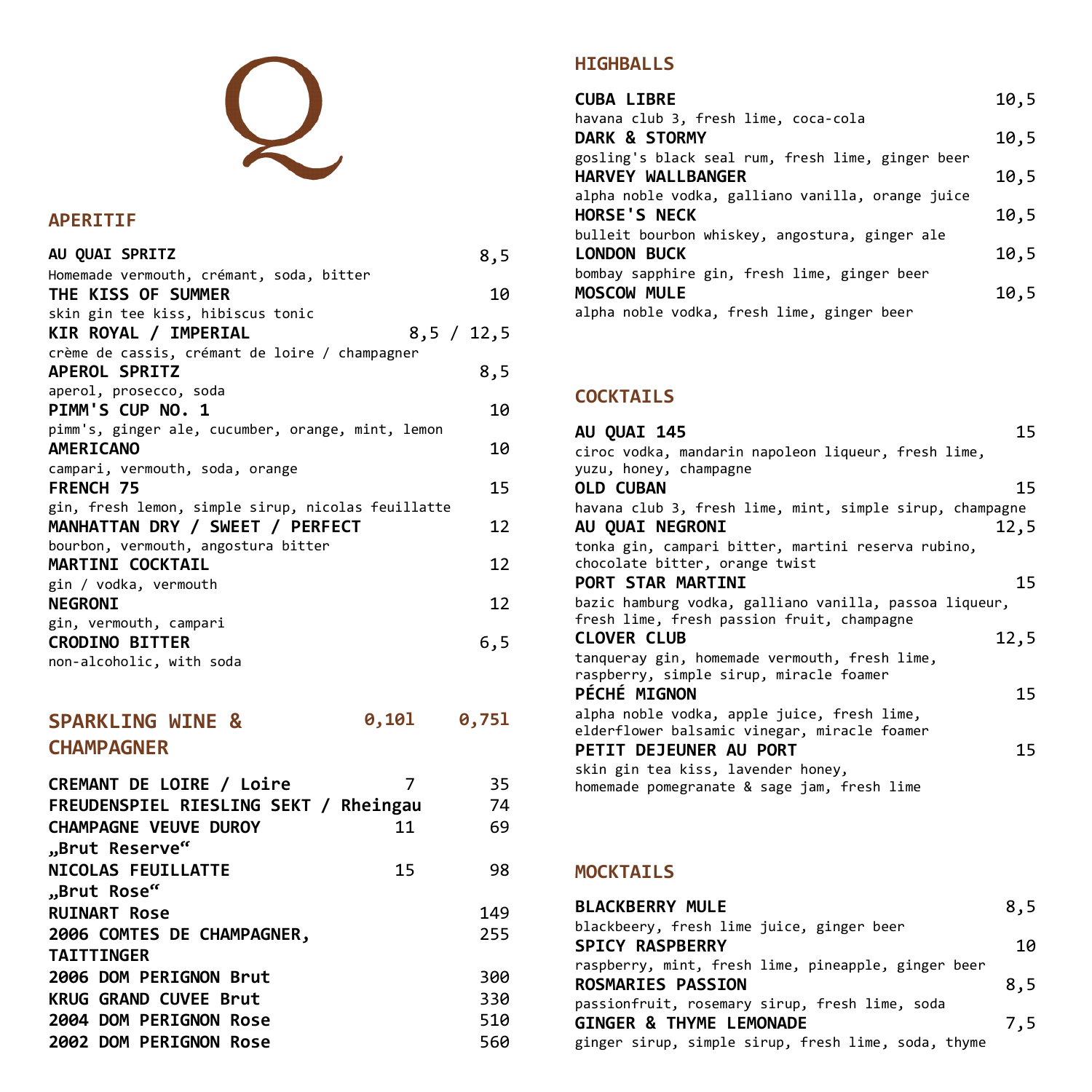| WHISK(E)Y               | 4 cl |
|-------------------------|------|
| <b>GERMAN</b>           |      |
| Slyrs Single Malt (45%) | 10   |

| Stork Club Straight Rye (55%) | 12,5 |
|-------------------------------|------|
| Stork Club Single Malt (47%)  | 10   |

#### **AMERICAN**

| Basil Hayden's (40%)                | 12,5 |
|-------------------------------------|------|
| Bulleit Bourbon (45%)               | 8,5  |
| Bulleit 95 Rye (45%)                | 8,5  |
| Jack Daniels (40%)                  | 8,5  |
| Jack Daniels Single Barrel (45%)    | 10   |
| Maker's Mark (45%)                  | 8,5  |
| Michter's US*1 Straight Rye (42,4%) | 15   |
| Woodford Reserve (43,2%)            | 10   |

#### **FROM THE WORLD**

| Bushmills 10 yr. (Irland, 40%)       | 10  |
|--------------------------------------|-----|
| Jameson Black Label (Irland, 40%)    | 10  |
| Suntory Hibiki 17 yr. (Japan, 43%)   | 75  |
| Nikka from the Barrel (Japan, 51,4%) | 15  |
| Canadian Club 6yr. (Canada, 40%)     | 7,5 |

#### **SCOTCH BLENDED**

| Chivas Regal 12 yrs. (40%)       | 8.5 |
|----------------------------------|-----|
| Johnnie Walker Black Label (40%) | 10  |
| Johnnie Walker Blue Label (40%)  | 30  |
| Nomad Blended Scotch (41,3%)     | 10  |

# **SCOTCH HIGHLAND**

| Glenmorangie Ten (40%) | 12,5 |
|------------------------|------|
| Dalmore 12 years (40%) | 15   |

# **SCOTCH LOWLAND**

| Glenkinchie 12 years (43%) |  |  | 12,5 |
|----------------------------|--|--|------|
|----------------------------|--|--|------|

# **SCOTCH SPEYSIDE**

| Glenlivet 12 years (40%)           | 12,5 |
|------------------------------------|------|
| Balvanie 12 yrs. Double Wood (40%) | 12,5 |
| Balvanie 21 yrs. Port Wood (40%)   | 45   |
| Macallan 12 yrs. Triple Cask (40%) | 15.  |
| Macallan 18 yrs. Triple Cask (43%) | 50   |
|                                    |      |

#### **SCOTCH ISLAY**

| Laphroaig 10 years (40%)  | 10  |
|---------------------------|-----|
| Lagavullin 16 years (43%) | 15. |
| Bowmore 18 years (43%)    | 20  |

#### **SCOTCH CAMPBELTOWN**

| Kilkerran 12 years (46%) |  | 10 |
|--------------------------|--|----|
|--------------------------|--|----|

#### **SCOTCH SKYE**

| _____________            |  |  |
|--------------------------|--|--|
| Talisker 57* North (57%) |  |  |

## **TEQUILA & MEZCAL 100% AGAVE 2 cl 4 cl** Jose Cuervo Especial Silver (38%) 3,5 6<br>Jose Cuervo Especial Reposado(38%) 3.5 6 Jose Cuervo Especial Reposado(38%) 3,5 6<br>Don Julio Blanco Tequila (38%) 5,5 10 Don Julio Blanco Tequila (38%) 5,5<br>Don Julio Reposado Tequila (38%) 5,5 Don Julio Reposado Tequila (38%) 5,5 10<br>Don Julio 1942 Tequila (38%) 16,5 30 Don Julio 1942 Tequila (38%) Del Maguey Vida Mezcal (42%) 6,5 12

| <b>VODKA</b>                   | 2 cl | 4 cl |
|--------------------------------|------|------|
| ALPHA NOBLE Vodka (France 40%) | 4.5  |      |

| Bazic Original Hamburg Vodka     | 4,5 | 8  |
|----------------------------------|-----|----|
| (Germany 40%)                    |     |    |
| Beluga Noble Russian Vodka       | 5,5 | 10 |
| (Russia 40%)                     |     |    |
| Ciron Vodka (France 40%)         | 4,5 | 8  |
| Grey Goose Vodka (France 40%)    | 5,5 | 10 |
| Kauffman Soft Vodka (Russia 40%) | 5,5 | 10 |
| Stolichnaya Vodka (Russia 40%)   | 4,5 | -8 |
| Stolichnaya Elit Premium Vodka   | 8   | 15 |
| (Russia 40%)                     |     |    |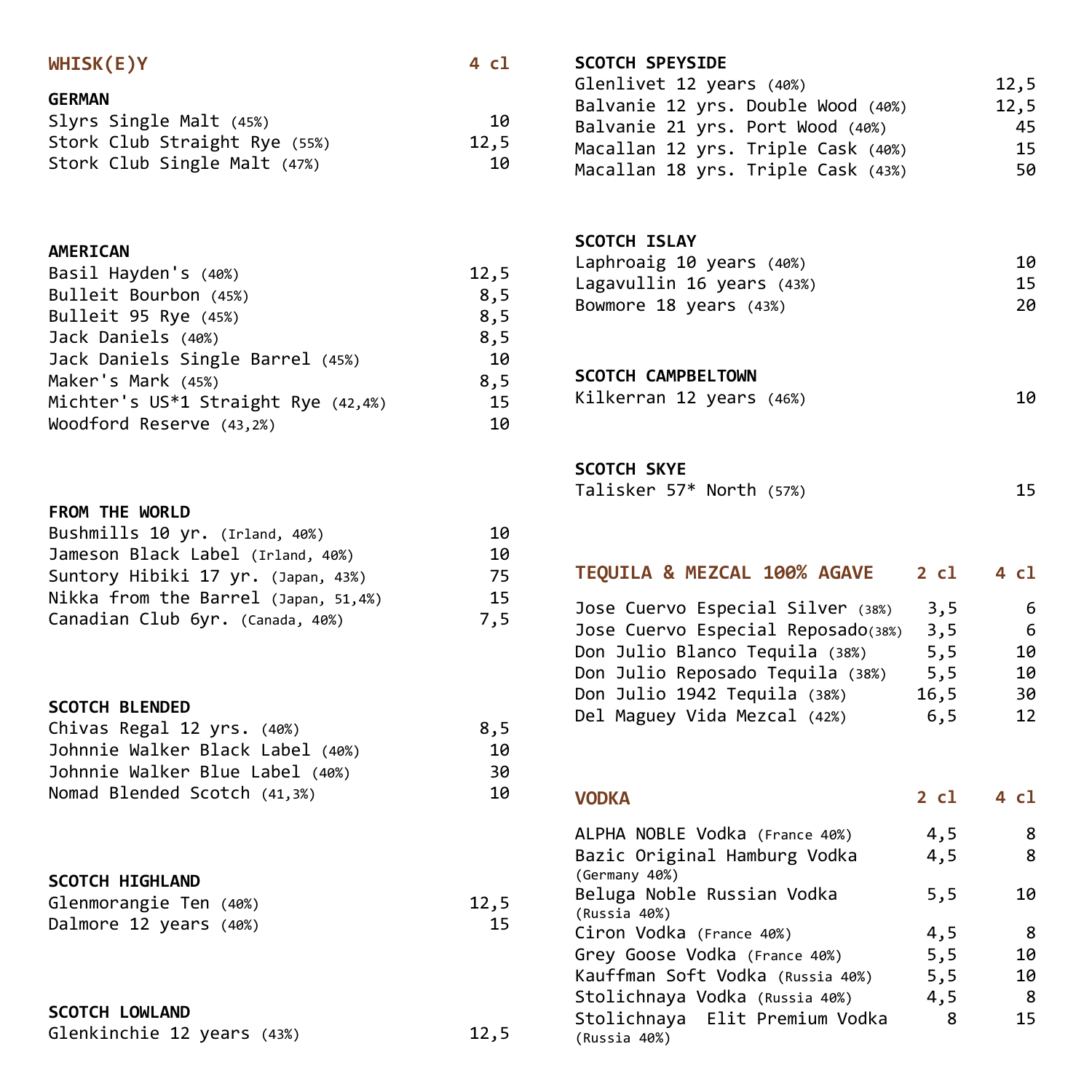#### **GIN 4 cl**

| 5 Continents Dry Gin (Germany 47%)<br>Bombay Sapphire Gin (UK 40%) | 10<br>8,5 |
|--------------------------------------------------------------------|-----------|
| Brooklyn Gin (USA 40%)                                             | 12,5      |
| Citadelle Gin (France 44%)                                         | 8,5       |
| Clockers Gin (Germany 44%)                                         | 8,5       |
| Elephant London Dry Gin (Germany 45%)                              | 12,5      |
| Elixier Gin (Germany 40%)                                          | 12,5      |
| Gin Mare (Germany 43%)                                             | 10        |
| Gin Sul (Germany 43%)                                              | 12,5      |
| Hayman's Old Tom Gin (UK 41,4%)                                    | 10        |
| Hendrick's Gin (Scotland 44%)                                      | 10        |
| Knut Hansen Dry Gin (Germany 42%)                                  | 12,5      |
| Martin Miller's Gin (UK 40%)                                       | 8,5       |
| Monkey 47 Dry Gin (Germany 47%)                                    | 12,5      |
| Niemand Dry Gin (Germany 46%)                                      | 12,5      |
| Rutte Celery Gin (Netherlands 43%)                                 | 10        |
| Sipsith London Dry Gin (UK 41,6%)                                  | 10        |
| Skin Gin (Germany 42%)                                             | 13,5      |
| Tanqueray Gin (Scotland 47,3%)                                     | 8,5       |
| Tanqueray No.10 Gin (Scotland 47,3%)                               | 10        |
| The Bitter Truth Pink Gin (Germany 40%)                            | 10        |
| The Botanist Islay Dry Gin                                         | 12,5      |
| (Scotland 46%)                                                     |           |
| The Illusionist Dry Gin (Germany 45%)                              | 15        |
| Tonka Gin (Germany 47%)                                            | 12,5      |
| <b>TONIC WATER</b>                                                 | 0,21      |

| Fever-Tree Indian Tonic           |   |
|-----------------------------------|---|
| Schweppes Tonic & A Touch of Lime | Δ |
| Schweppes Indian Tonic Water      | 3 |
| Schweppes Tonic Hibiscus          | 4 |

#### **RUM 4 cl**

| Abuelo 12 Anos (Panama 40%)               | 10   |
|-------------------------------------------|------|
| Angostura 1919 (Trinidad 40%)             | 10   |
| Angostura Reserva Blanco 3                | 7,5  |
| (Trindad 37,5%)                           |      |
| Appleton Estate 21 years (Jamaica 43%)    | 22,5 |
| Bacardi Reserva 8 years                   | 10   |
| (Puerto Rico 40%)                         |      |
| Botucal Planas (Venezuela 47%)            | 10   |
| Botucal Reserva Exclusiva (Venezuela 40%) | 10   |

| Don Papa (Philippines 40%)             | 10   |
|----------------------------------------|------|
| El Dorado 12 years Demerara Rum        | 10   |
| (Guyana 40%)                           |      |
| Havana Club 3 Anos (Cuba 40%)          | 8,5  |
| Havana Club 7 Anos (Cuba 40%)          | 10   |
| Havana Club Gran Reserva 15 Anos       | 45   |
| (Cuba 40%)                             |      |
| La Mauny $V.S.O.P$ (Martinique 40%)    | 10   |
| Mount Gay Eclipse (Barbados 40%)       | 8,5  |
| Mount Gay XO (Barbados 43%)            | 15   |
| Plantation Barbados XO (Barbados 40%)  | 12,5 |
| Plantation Pineapple (Jamaica 40%)     | 10   |
| Plantation Original Dark Overproof 69% | 8,5  |
| Pyrat XO (Anguilla 40%)                | 12,5 |
| Zacapa Solera 23 (Guatemala 40%)       | 13   |
| Zacapa Solera XO (Guatemala 40%)       | 18.  |
|                                        |      |

# **QUINQUINA & VERMOUTH 4 cl**

| Mattei Cap Corse Blanc (France 17%) | 7.5  |
|-------------------------------------|------|
| Mattei Cap Corse Rouge (France 17%) | 7,5  |
| Cocchi Americano (Italy 16,5%)      | 12,5 |
| Cocchi Barolo Chinato (Italy 16,5%) | 7,5  |

#### **DRY**

| Noilly Prat Dry (France 18%)       | 6.5  |
|------------------------------------|------|
| Carpano Dry (Italy 18%)            | 8.5  |
| Dolin Vermouth Dry (France 17,5%)  | 6, 5 |
| La Quintiye Extra Dry (France 19%) |      |

#### **MEDIUM**

| Lillet Blanc (France 17%) |  |
|---------------------------|--|
| Lillet Rosé (France 17%)  |  |

#### **SWEET**

| Carpano Antica Formula (Italy 16,5%)   |  |
|----------------------------------------|--|
| Dubonnet (France 14,8%)                |  |
| Martini Riserva Speciale Rubino        |  |
| (Italv 18%)                            |  |
| Martini Riserva Speciale Ambrato       |  |
| (Italv 18%)                            |  |
| La Quintiye Royal Rouge (France 16,5%) |  |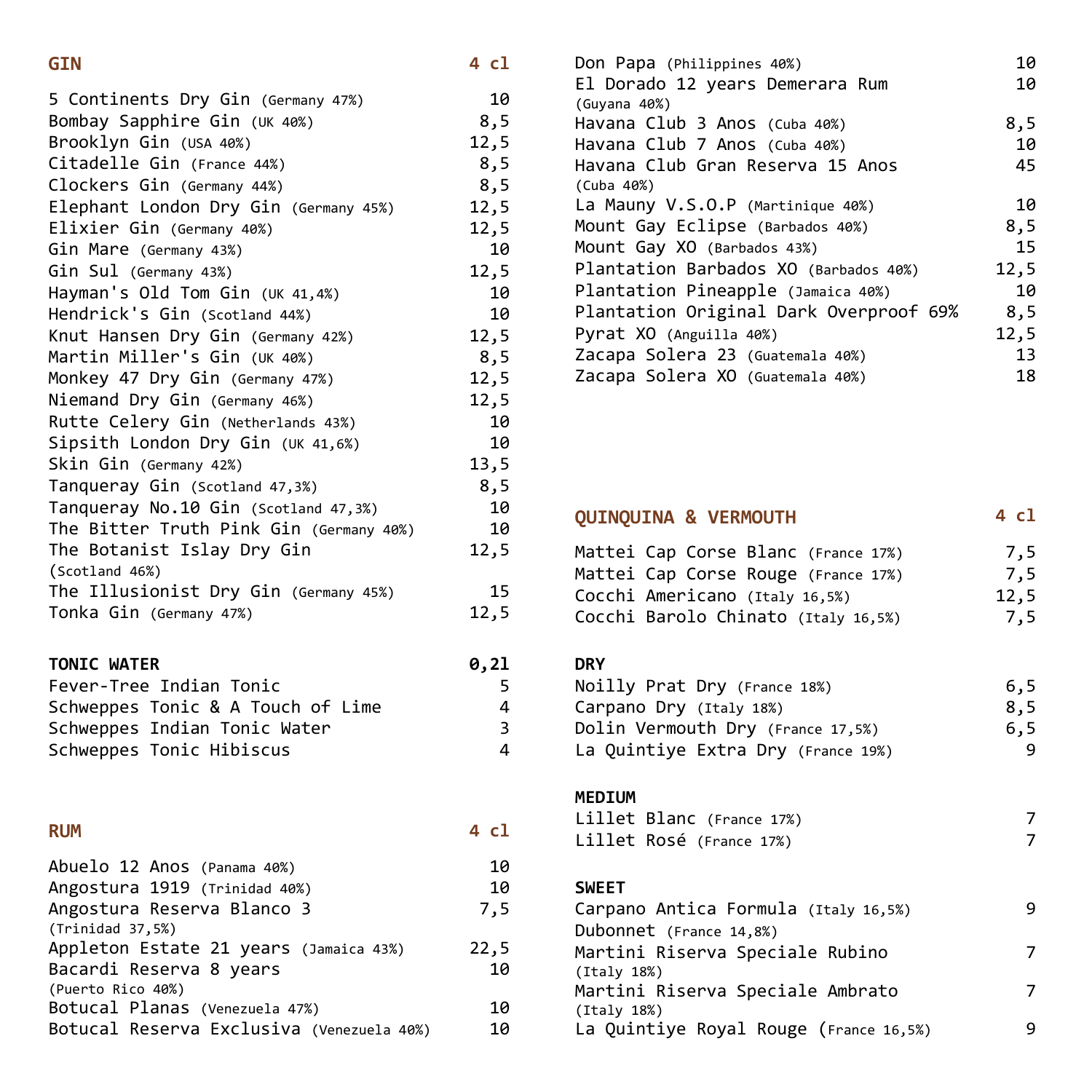#### **ARMAGNAC & CALVADOS**

|  |                                                                                            | 12                                |
|--|--------------------------------------------------------------------------------------------|-----------------------------------|
|  |                                                                                            | 20                                |
|  |                                                                                            |                                   |
|  |                                                                                            | 12                                |
|  | Armagnac SAMALENS VSOP (40%)<br>Calvados PAPIDOUX VSOP (40%)<br>Calvados PAPIDOUX XO (40%) | Armagnac SAMALENS XO 12 Ans (40%) |

#### **LIQUEUR 4 cl**

| 6,5  |
|------|
| 6, 5 |
| 6, 5 |
| 7,5  |
| 7,5  |
| 6, 5 |
| 7,5  |
| 7,5  |
| 6,5  |
| 6, 5 |
| 7,5  |
| 6, 5 |
| 7,5  |
| 6, 5 |
| 6,5  |
| 7,5  |
| 7,5  |
|      |

#### **BRANDY & COGNAC 4 cl**

| BRANDY DE JEREZ 103 (Spain 30%)     | 8    |
|-------------------------------------|------|
| CARLOS 1 BRANDY (Spain 40%)         | q    |
| GRAND DUQUE D'ALBA ORO (Spain 40%)  | 19.  |
| LEPANTO BRANDY (Spain 36%)          | 11   |
| HENNESY VSOP (France 40%)           | 10   |
| HENNESY FINE DE COGNAC (France 40%) | 12,5 |
| HENNESY XO (France 40%)             | 21   |
| HENNESY PARADISE (France 40%)       | 55.  |

### **BITTERS & AMARO 4 cl**

| Martini Premium Bitter (Italy 28,5%) | 7,5 |
|--------------------------------------|-----|
| Campari Bitter (Italy 25%)           | 7,5 |
| Cynar Amaro (Italy 16,%)             | 7,5 |
| Suze Gentiane (France 20%)           | 7,5 |
| Picon Amer (France 21%)              | 7,5 |
| Averna Amaro (Italy 29%)             | 7,5 |
| Ramazzotti Amaro (Italy 30%)         | 7,5 |
| Fernet Branca (Italy 39%)            | 7,5 |
| Fernet Menta (Italy 28%)             | 7,5 |
| Jägermeister (Germany 35%)           | 5,5 |
| Borgmann 1772 (Germany 39%)          | 7.5 |
|                                      |     |

#### **MARC & GRAPPA 2 cl**  $N$ ONINO IL FRUILANO MONOVITIGNO (41%) 6

| NONINO IL Fruilano Monovitigno (41%)        |    |
|---------------------------------------------|----|
| NONINO Tradizionale Vendemmia Riserva (41%) | 6  |
| NONINO RISERVA 5 Jahre (43%)                | 7  |
| NONINO RISERVA 8 Jahre (43%)                | 11 |
| NONINO RISERVA 115TH Anniversary (43%)      | 15 |
| ROSSI D'ANGERA CHARDONNAY (41%)             | -6 |
| ROSSI D'ANGERA NEBBIOLO DA BAROLO (42%)     | -6 |
| ROSSI D'ANGERA PINOT NERO (40%)             | 6. |
|                                             |    |

# **AQUAVIT & EAU DE VIE 2 cl**

| Line Aquavit (Norway 41,5%)            | 4,5  |
|----------------------------------------|------|
| Helbing Kümmel (Germany 19%)           | 4,5  |
| ETTER Framboise (Switzerland 42%)      | 6    |
| ETTER Quitte (Switzerland 41%)         | 6    |
| ETTER Williams (Switzerland 42%)       | 6    |
| ETTER Kirsche (Switzerland 42%)        | 6    |
| ETTER Haselnüssli (Switzerland 40%)    | 6,5  |
| ETTER Mirabelle (Switzerland 41%)      | 7,5  |
| ZIEGLER Williams (Germany 43%)         | -8   |
| ZIEGLER Wildkirsch No. 1 (Germany 43%) | 12,5 |
| ZIEGLER Marille (Germany 43%)          | 15   |
| ZIEGLER Mirabelle (Germany 43%)        | 8    |
| ZIEGLER Alte Zwetscke (Germany 43%)    | 8    |
| ZIEGLER Walnuss (Germany 43%)          | 8    |